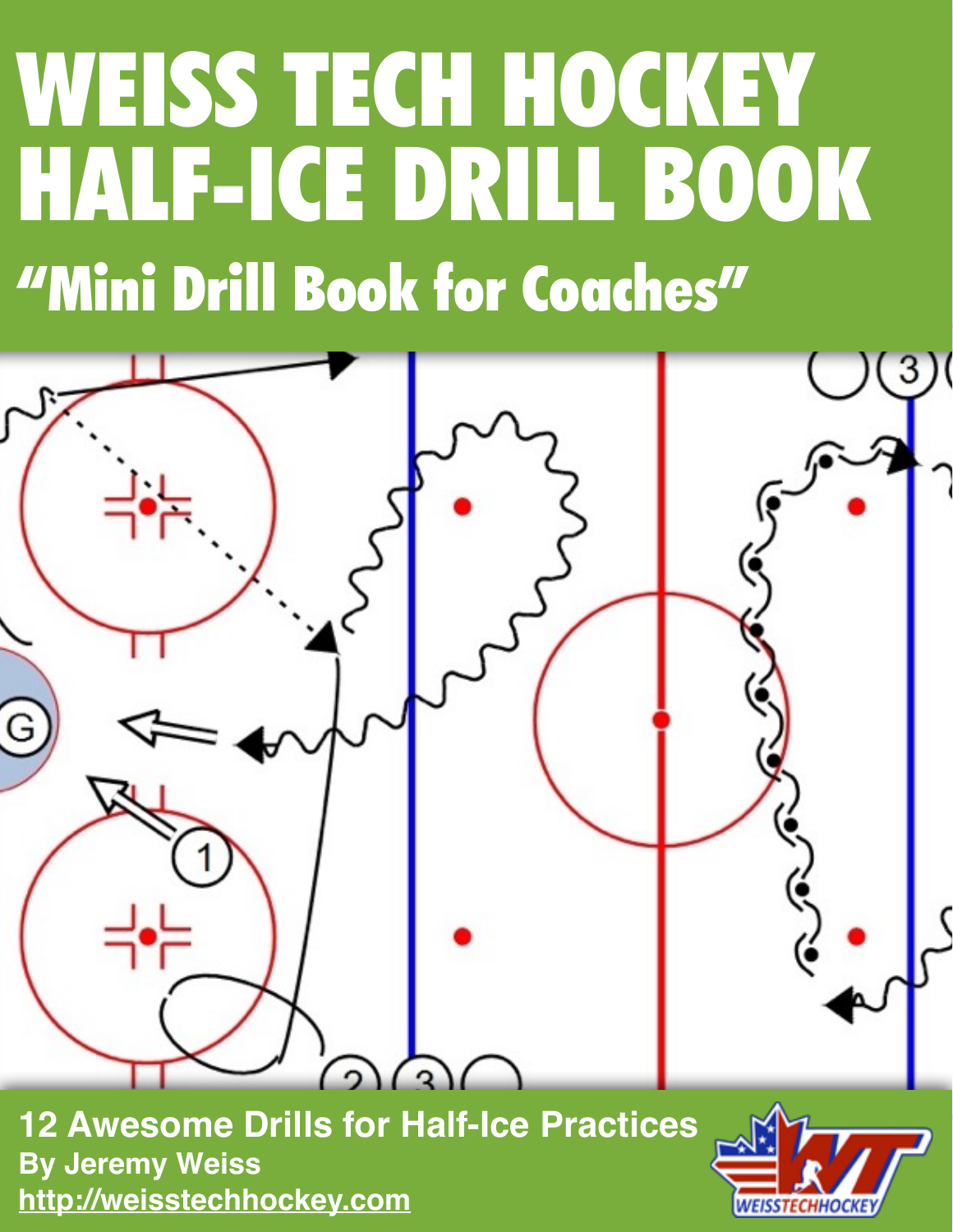## **WEISS TECH HOCKEY HALF-ICE MINI DRILL BOOK**

### **By Jeremy Weiss**

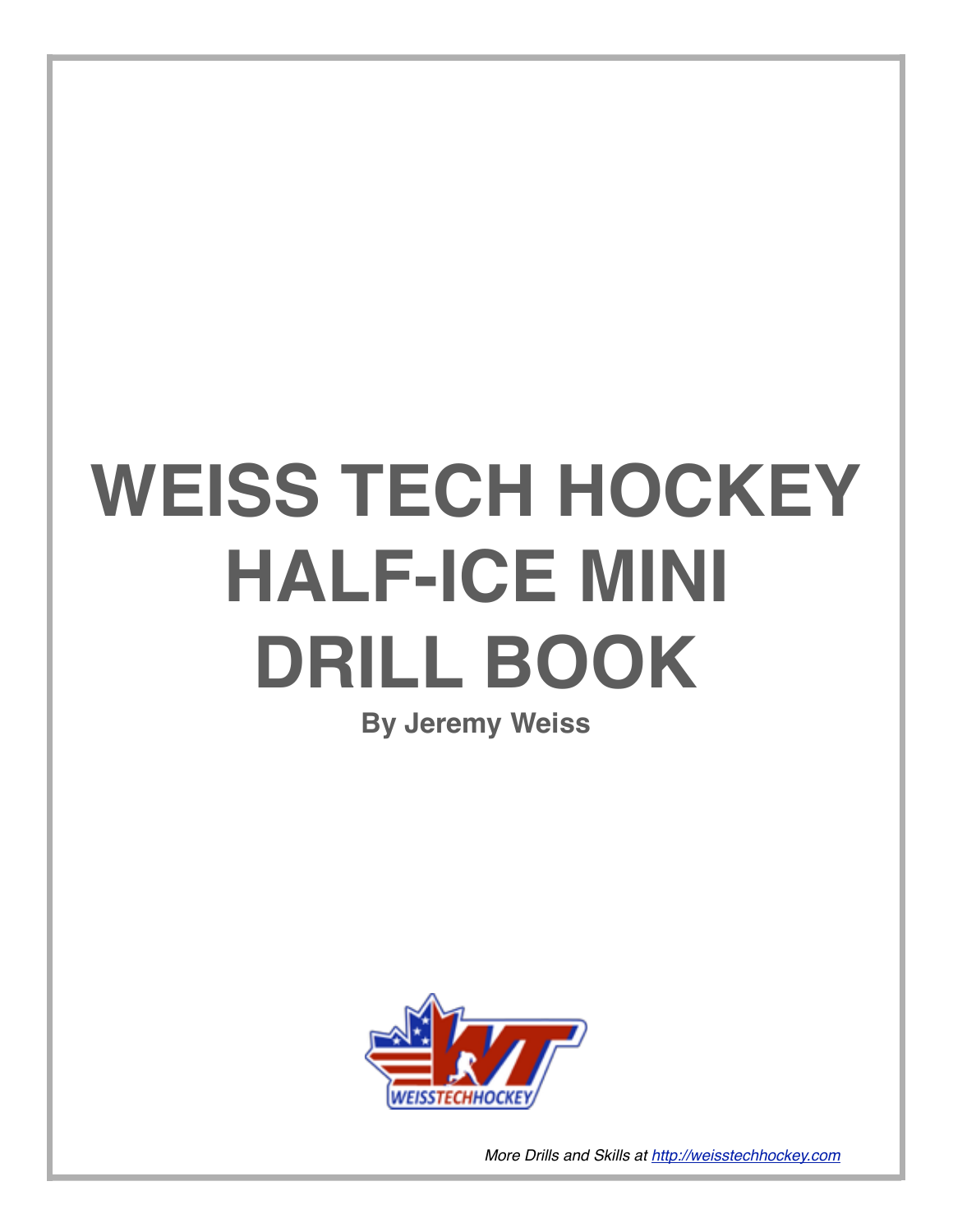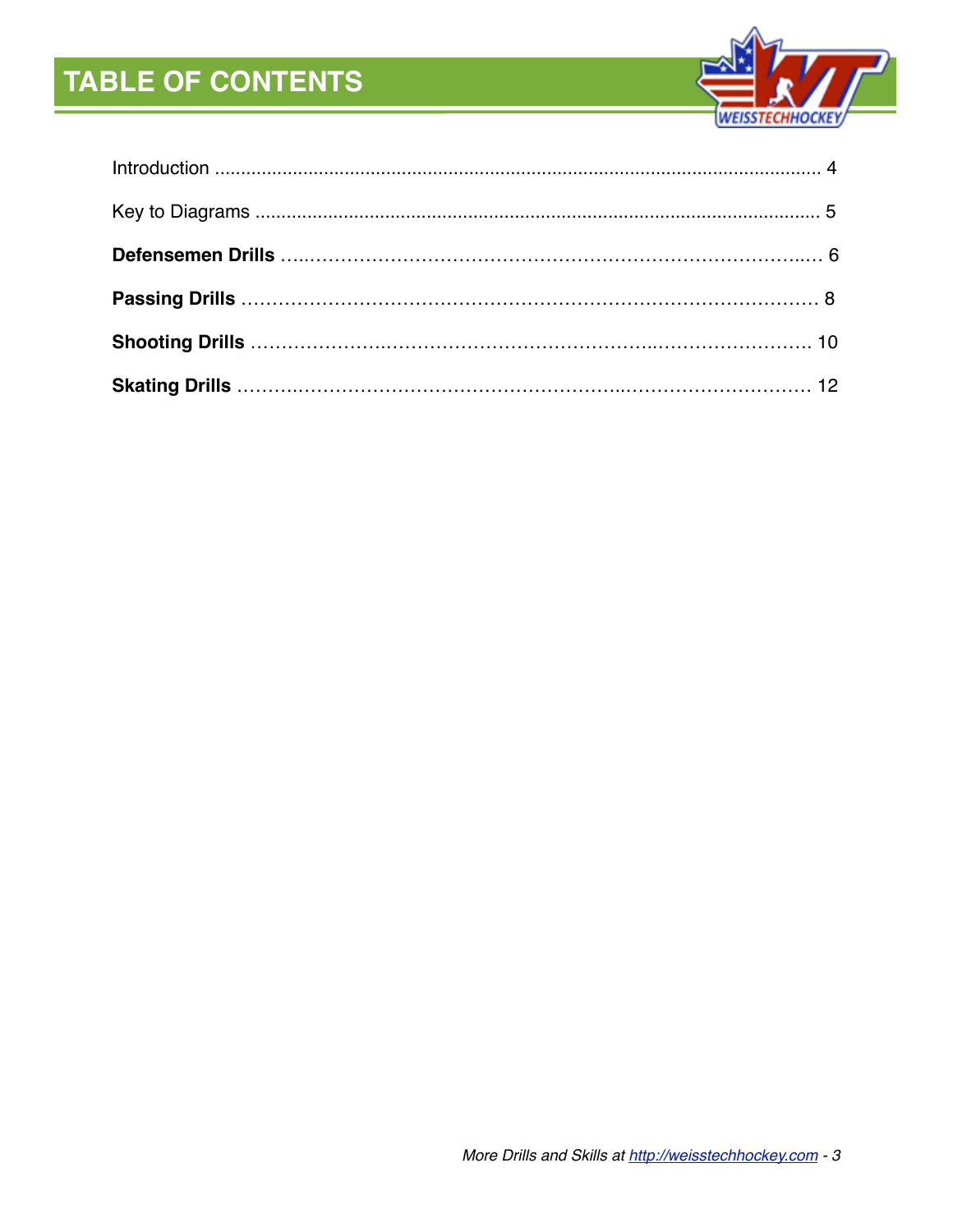

In 2008 I started my drills and skills blog at<http://weisstechhockey.com>. Initially, my objective was to provide a hockey resource to help local coaches plan their practices. One thing led to another, and before long I was in contact with coaches from all over the world!

Since then I've had the opportunity to rub shoulders with thousands of coaches from many different countries. Although I'm often playing the role of "teacher," I find I learn something from almost every coach I ever talk to.

I'm a firm believer in life-long learning, and my web endeavors have allowed me to glean knowledge from people who I would have never met otherwise. For this I am truly thankful.

The drills contained in this book are literally a world-wide compilation. Some are drills I picked up as a player, some are drills I've come across from books and other resources, many are drills that have been sent to me from friends, coaches, and acquaintances I've met online.

With the advent of the internet, and the capability to connect with coaches from around the world, it's an exciting time for hockey development! This book is a product of our current technological age, and I'm excited to be able to present it to you.

Enjoy!

Jeremy Weiss

PS - Please note that I like "creative" dividing of the ice in half-ice practices. Therefore, some of the drills contained herein are 2/3 ice drills. I recommend coordinating your planning with the coach of the other team. Offer to give him/her 15 minutes of 2/3 ice in exchange for you taking 15 minutes of 2/3 ice afterward. Then stay true to your word, be punctual, and both teams will benefit!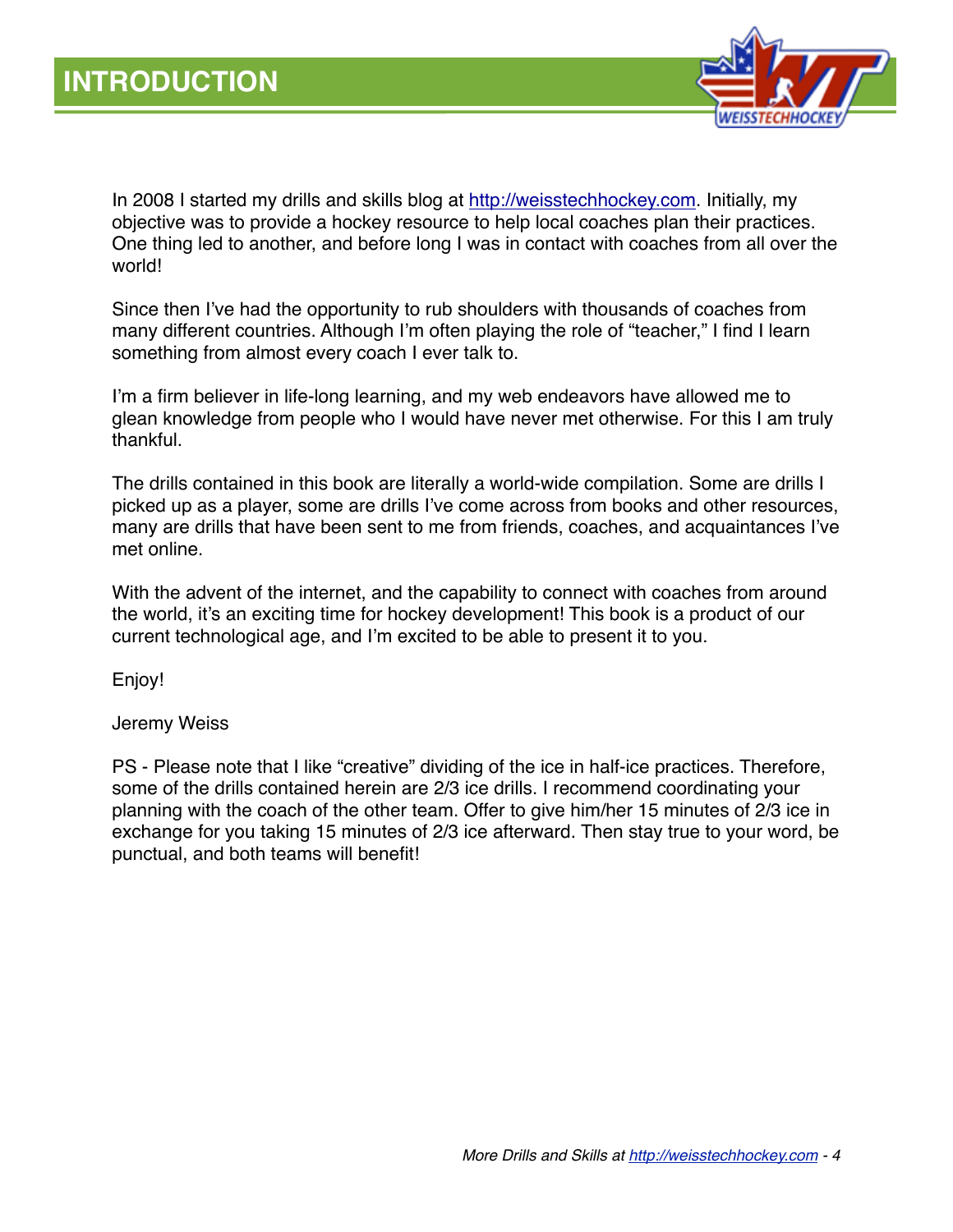

### **KEY TO DIAGRAMS:**

| Forward Skating without Puck                             |
|----------------------------------------------------------|
|                                                          |
| <b>COURDIDERS MANUSCON Backward Skating without Puck</b> |
| <b>RARARA + MARAL Backward Skating with Puck</b>         |
|                                                          |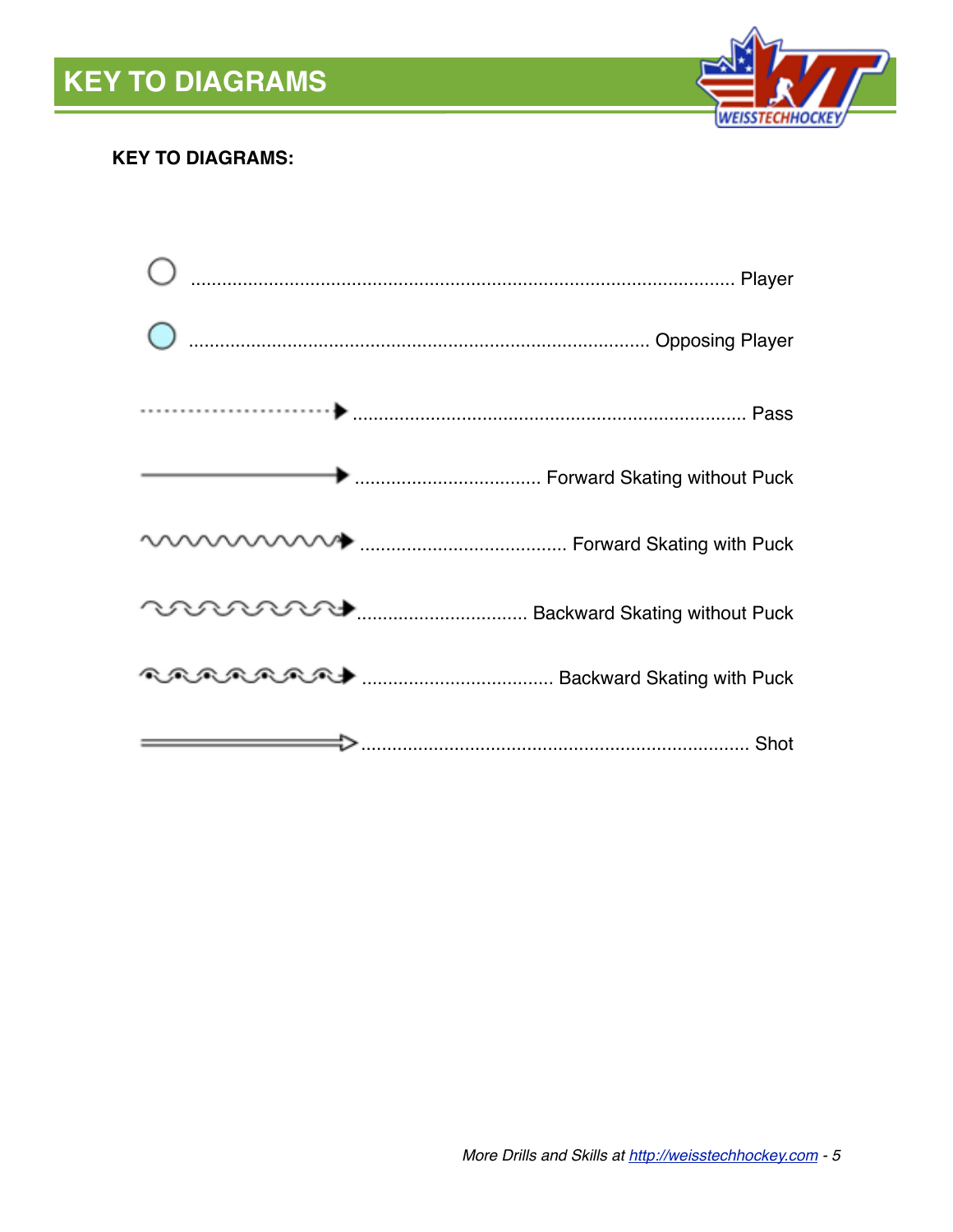## **DEFENSEMEN DRILLS**

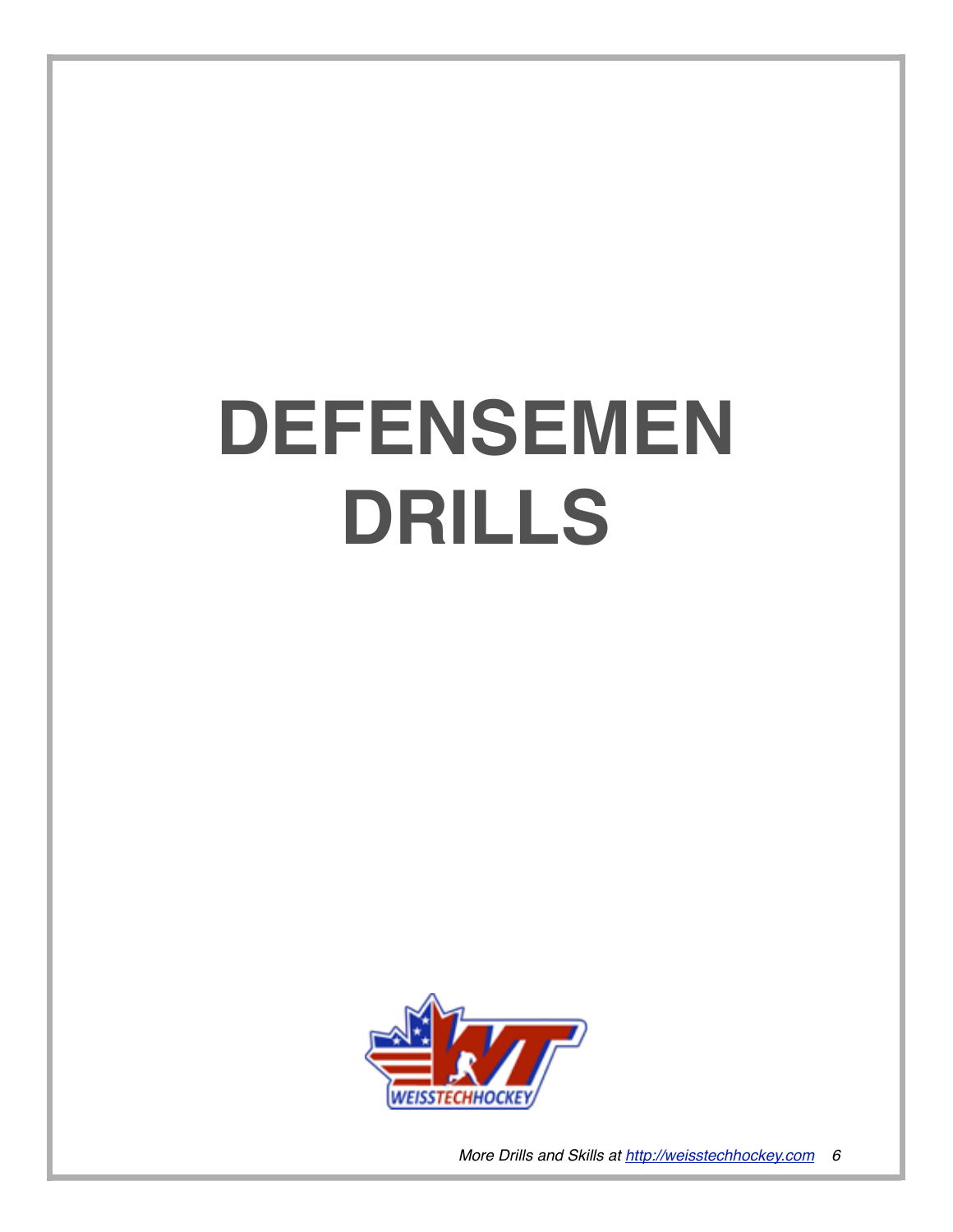### **DEFENSEMEN DRILLS**



#### **Breakout Regroup Combo:**

- 1. NZ D makes a pass down to near-side corner D
- 2. Corner D initiates a D to D breakout pass, then gets back to the front of the line for his turn on the next rotation
- 3. D in the other corner picks up the breakout pass, and makes a stretch pass to the D backing up on the far side
- 4. Far-side D picks up the pass and headmans the puck to the D who started the drill, who has timed it and is breaking into the zone for a shot
- 5. After making the pass, the far-side D follows up the play, receives a pass from the near corner line, and takes a shot



#### **Breakout Tip:**

- 1. Coach dumps puck in to either corner.
- 2. First D picks it up and initiates a strongside breakout (add option to skate behind the net for a weak-side breakout later on)
- 3. Second D swings open for an outlet pass along the boards, simulating a board-side breakout
- 4. After receiving the pass, the second D opens up along the blue line and lets a shot go at the net
- 5. First D gets to the net for a tip-in or a rebound

NOTE: Another option is to send the first two D deep for a D to D pass. After the breakout, both D battle in front for the tip/rebound



### **Swedish 4 Shot:**

- 1. 1. First D in line 1 picks up a puck, pivots backward, then passes to the first D from line 2, who is swinging through for a pass
- 2. 2. D from line 2 shoots (shot 1), then picks up a puck from the corner
- 3. 3. Both D criss cross in the corner. D from line 2 does a drop pass to the other D, who drives low for a shot (shot 2)
- 4. 4. After the drop pass, D from line 2 picks up a puck in the NZ, steps over the blue line and shoots (shot 3), then stays at the net for a tip
- 5. 5. After the low shot, D from line 1 picks up a puck in the corner, drag skates across the blue line, and shoots (shot 4)

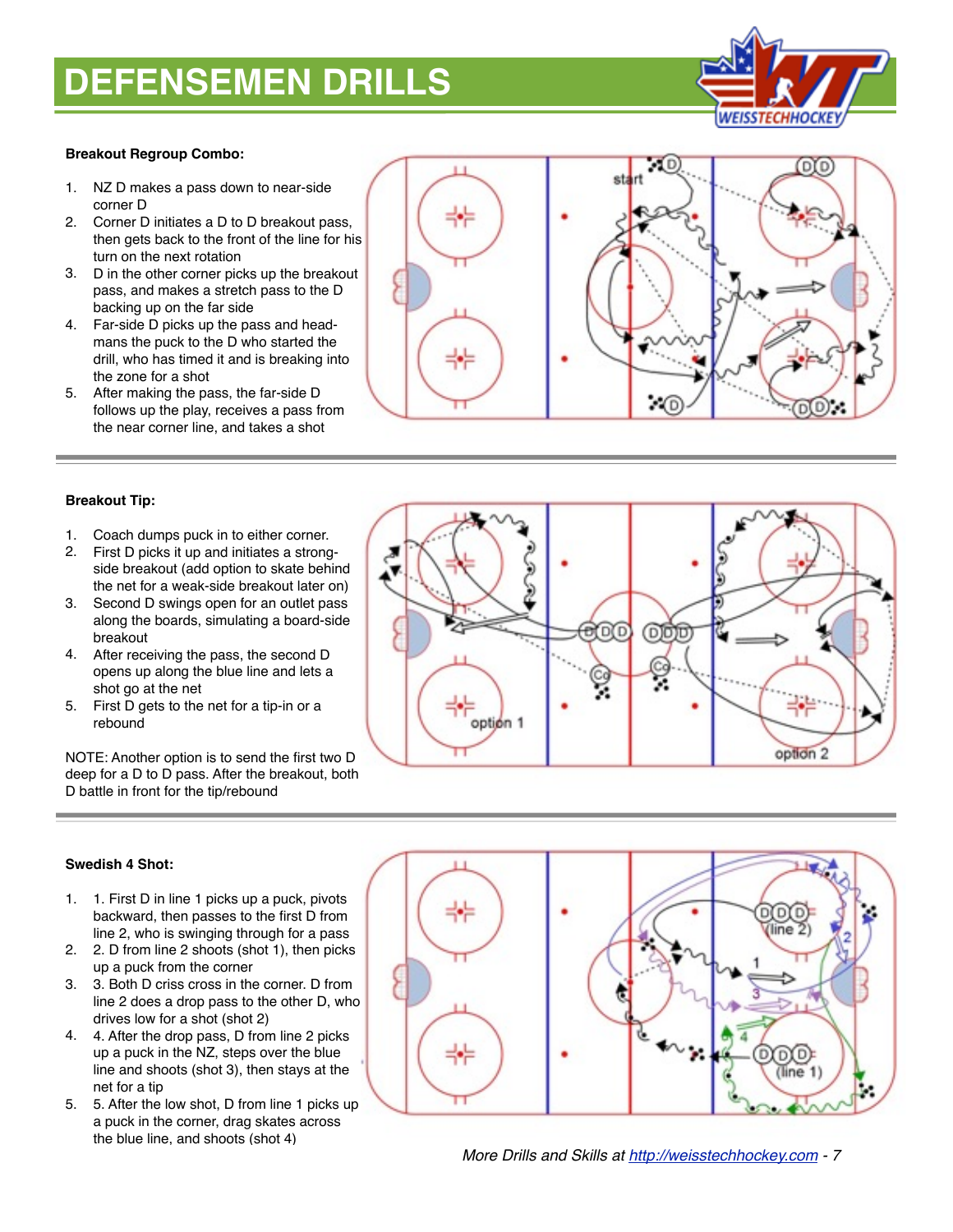# **PASSING DRILLS**

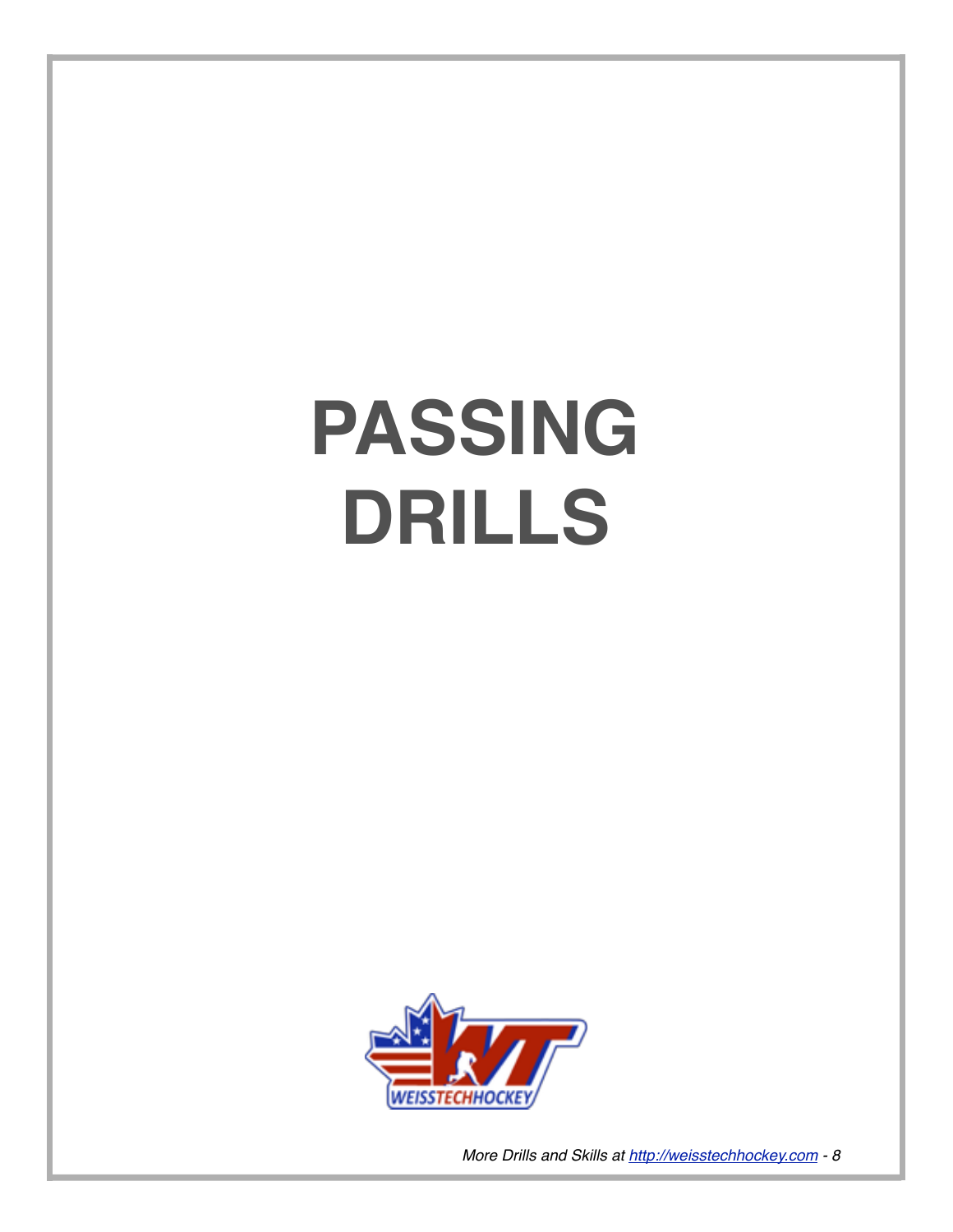### **PASSING DRILLS**



#### **Modified 1 on 0 Quick Up Timing:**

#### Variation 1:

- 1. Player 1 shoots, then swings into the corner to pick up a puck
- 2. Player 2 times it, then cuts across the middle to receive the pass from Player 1.
- 3. After the pass is made, Player 1 lines up on the other side. Player 2 shoots, then swings into the corner to make a pass to Player 3.

Variation 2:

1. Same as Variation 1, but add some agility skating before the shot.



#### **Finesse Hockey Passing Drill:**

- 1. Player 1 skates through the slot and receives a pass from 2.
- 2. As 1 skates through the slot, player 4 skates out with a puck and goes to the net for a shot.
- 3. 1 makes a pass to 3 and continues to skate through the neutral zone.
- 4. 3 makes a pass to the 1 line.
- 5. 1 receives a pass back from the 1 line and shoots on the net.

Variation: 1 starts the drill with a pass down to 4. 4 passes across to 2, and then 4 takes a puck to the net for a shot. 2 passes to 1 in the slot.



#### **Swedish Reverse:**

- 1. Coach dumps puck into either corner
- 2. First D in each line reacts, closest one picks up the puck, the other one supports
- 3. Puck-carrying D turns up ice toward the boards, then executes a reverse pass to the other D
- 4. The other D picks up the puck, skates behind the net, and passes to the next player in line
- 5. Player receives the puck, and executes a D to D pass for a shot on net
- 6. Both low players drive the net for tips and rebounds

NOTE: Try pitting the two guys in front against each other. Whoever received dump in attacks, the other player defends the front

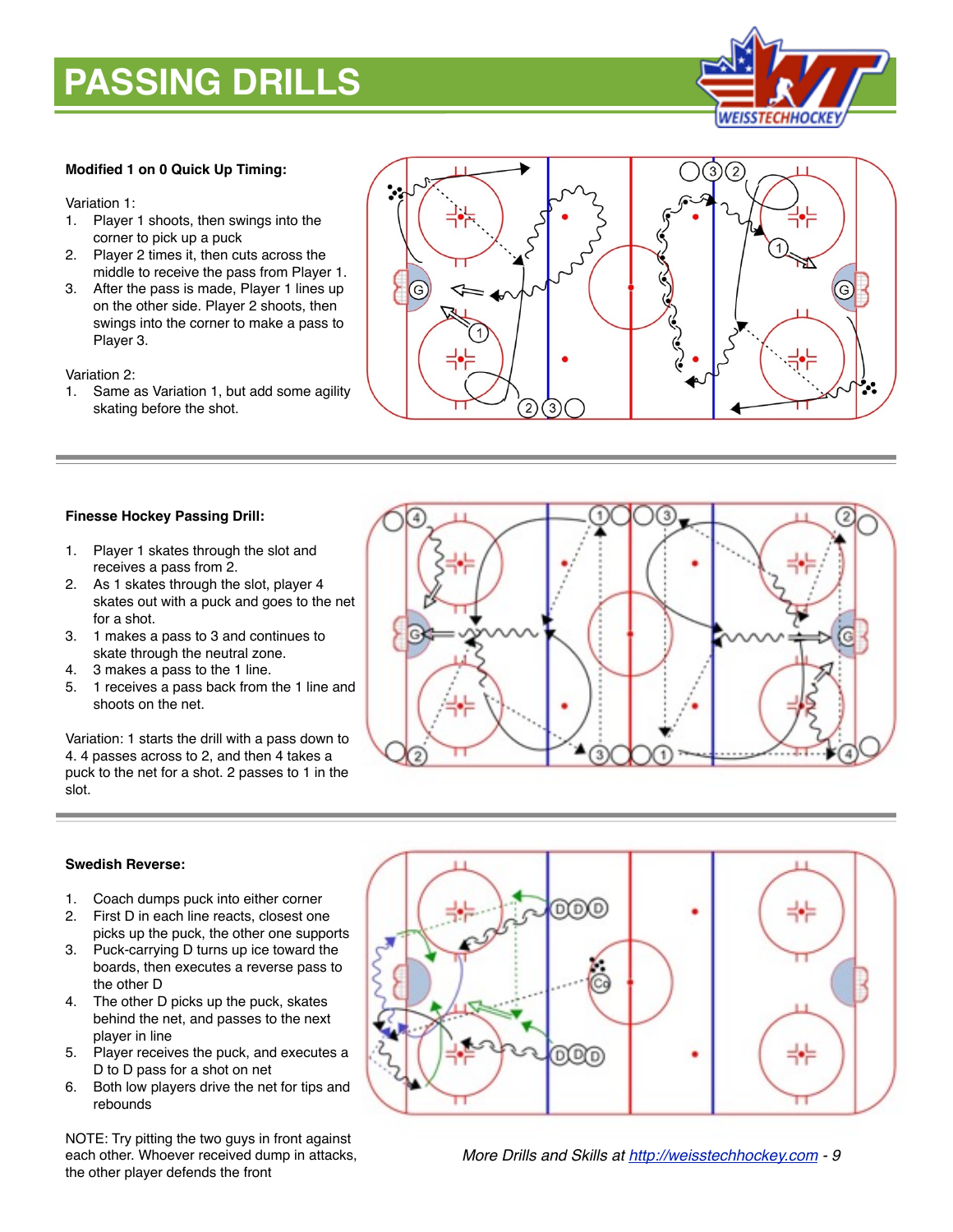# **SHOOTING DRILLS**

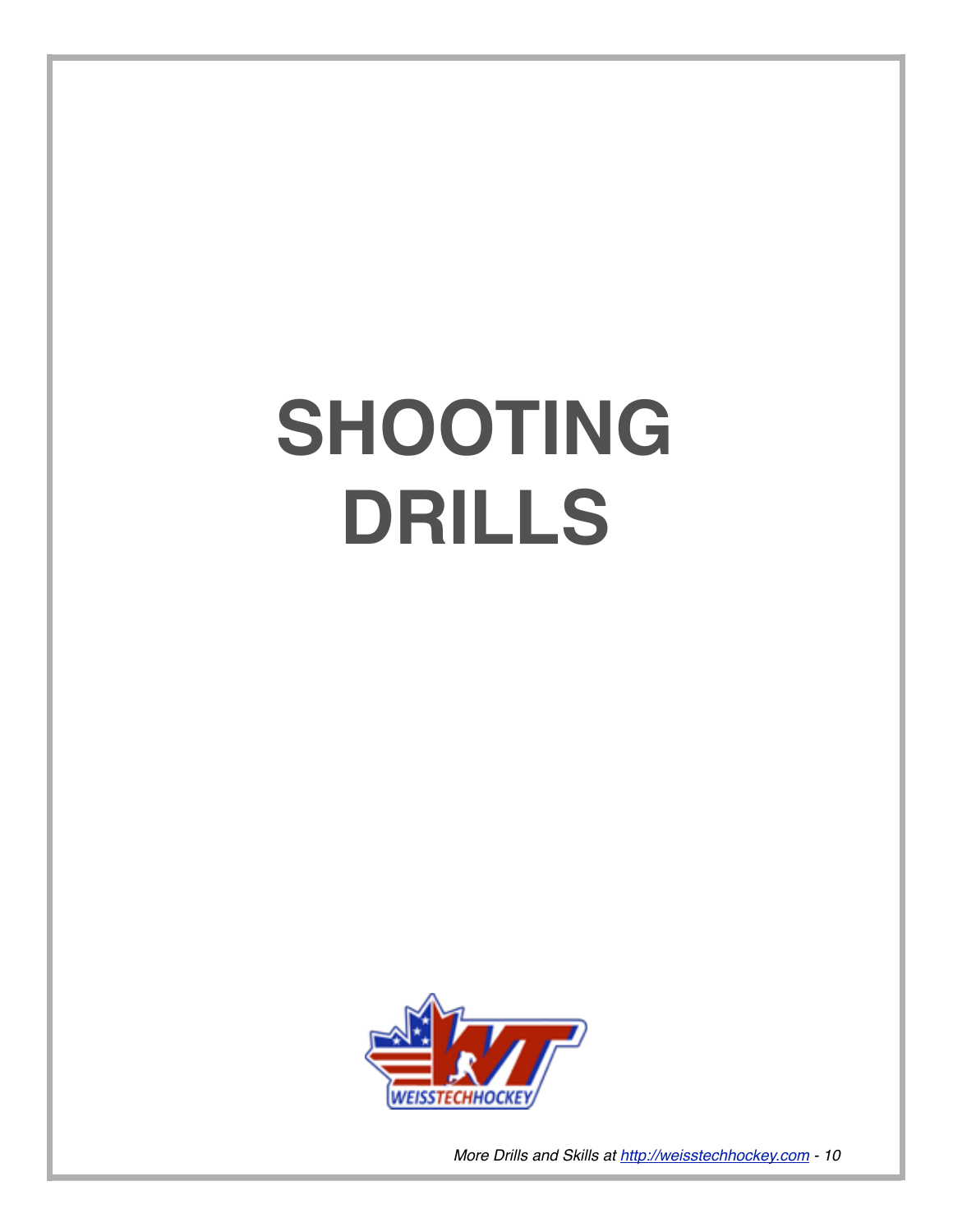## **SHOOTING DRILLS**

#### **Calgary Defense Drill:**

- 1. First defenseman in line skates up and around the cone, pivots backward, then turns and picks up dumped in puck in the corner
- 2. Puck-carrying defenseman skates puck behind the net, hits defenseman at blue line
- 3. Defenseman at blue line drag skates puck across the line, lets a shot go, then busts back to the boards
- 4. Goalie controls shot, and makes a breakout pass to the first defenseman, who has looped around to become a breakout option
- 5. After receiving breakout pass, first d-man passes up to the blue line d-man again, who drag skates across for a second shot on net, then joins line of defensemen
- 6. First d-man becomes blue line d-man





#### **Cross-Ice 1 on 0, 2 on 0:**

- 1. Player 1 skates around the close cone and shoots
- 2. Player 2 weaves, receives a pass from Player 3, and attacks 2 on 0 with Player 3



#### **D to D Touch Pass One-Timer:**

- 1. First D from each line leaves at the same time
- 2. One D goes down, picks up a puck, and skates backward toward the blue line
- 3. The other D loops and opens up to receive a pass
- 4. Puck-carrying D passes across, gets a touch pass back, then returns a touch pass for a one-time shot
- 5. D who just shot it loops low to pick up another puck and starts the drill going the other way with a new defenseman from the other line.
- 6. Drill is perpetual

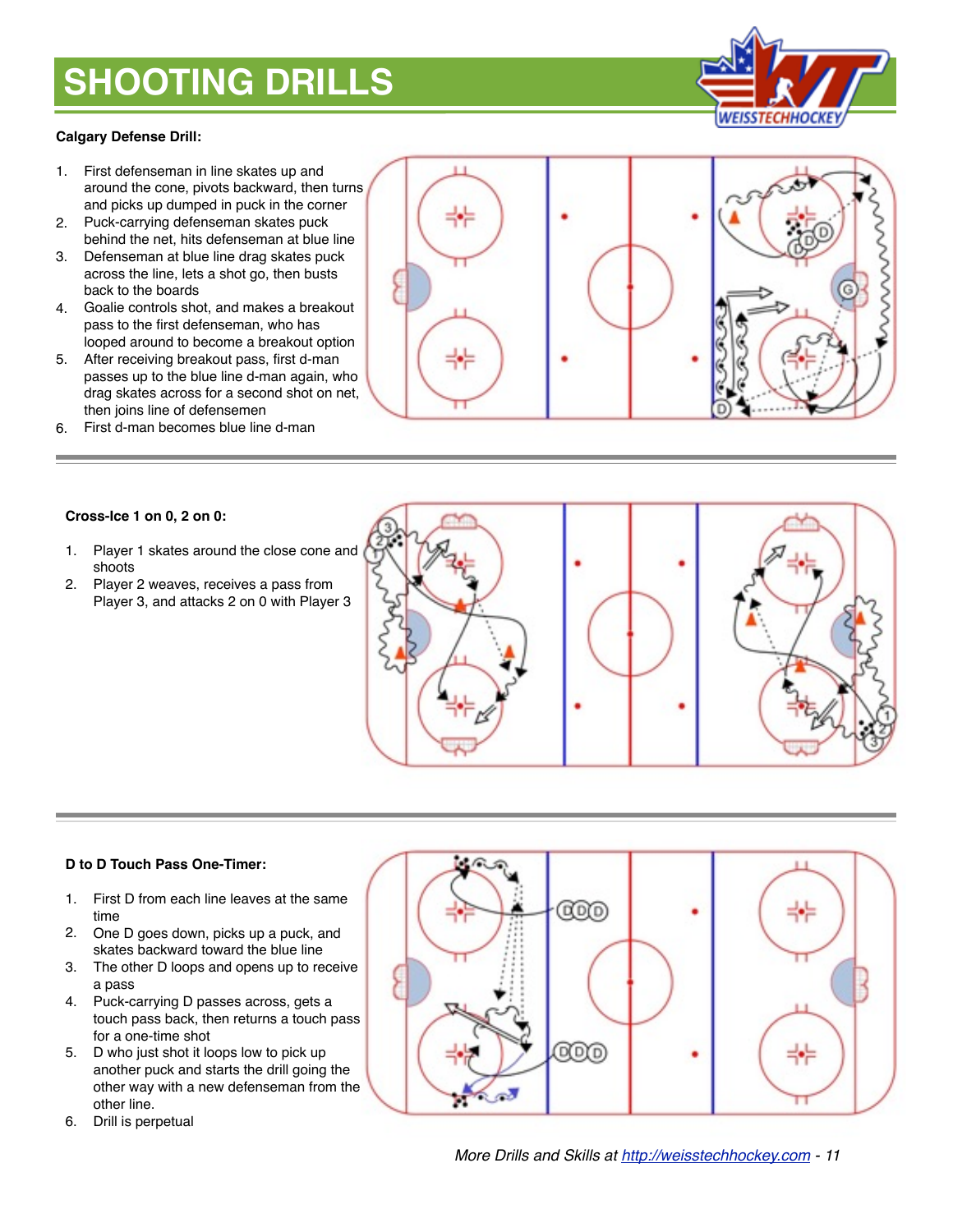# **SKATING DRILLS**